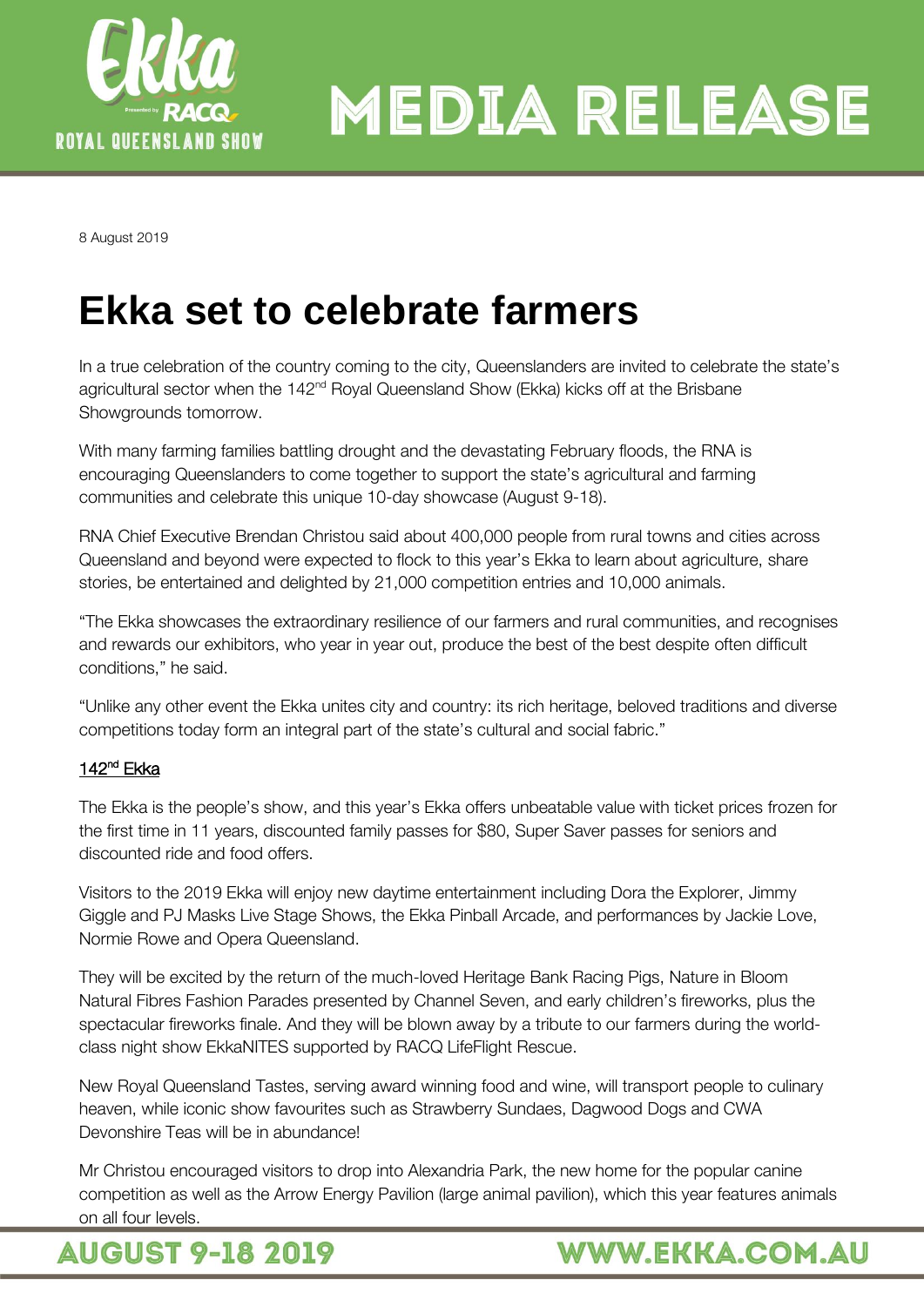

The Ekka's most popular daytime attraction, the RACQ Animal Nursery, has also moved to a bigger and better home next door to the popular Kids Carnival area, adjacent to Alexandria Park.

Gates open at 9am tomorrow morning…we can't wait to see you then!

#### Day 1: Friday 9 August - HIGHLIGHTS

## MEDIA DOORSTOP:

### 11.30am with RNA President David Thomas or Chief Executive Brendan Christou on Heritage Hill overlooking the Main Arena.

JUDGING HIGHLIGHTS:

- From 9am Stud Beef Cattle judging, Main Arena
- Parade of Champions 2.10pm 2.40pm and Champion of Champions judging 2.40pm 5pm
- From 9am Canine judging (Hounds), Black Hawk Canine Pavilion
- 10am 1pm Pisciculture Judging, Agricultural Hall presented by SEQwater
- From 9am Woodchop and Sawing, Iron Jack Woodchop Arena

#### CHAMPION OF CHAMPION BULL ON SHOW

Judging continues at Australia's largest annual cattle competition on Friday. More than 1700 head of cattle have been paraded, judged and displayed across the stud beef, led steer and prime beef sections during the week. Tomorrow (9 August) enjoy the Parade of Champions from 2.10pm – 2.40pm and Champion of Champions judging from 2.40pm – 5pm. New this year in stud beef is the inclusion of a feature breed – Brahman – and there are 117 head of them.

#### When: Parade of Champions from 2.10pm, Main Arena

#### GREAT QUEENSLAND BAKE OFF….COOKERY LIVE JUDGING

Ever wondered how to create show-winning cakes? Watch as our wonderful show judges take you on a journey as they choose the top entries. The popular Live Cookery Judging will assess two classes in the morning - the RNA Future Direction Committee's Strawberry Cupcakes and the ever-popular Carrot Bar Cake – and two classes in the afternoon - Pumpkin Fruit Cakes and Lemon Butter. The cookery entries will be put to the taste test in front of a live audience by our panel of expert judges giving Ekka visitors a rare and interesting insight into the judging process.

#### When: 10am & 2pm, Fine Arts Demonstration Stage, Ground Floor, Royal ICC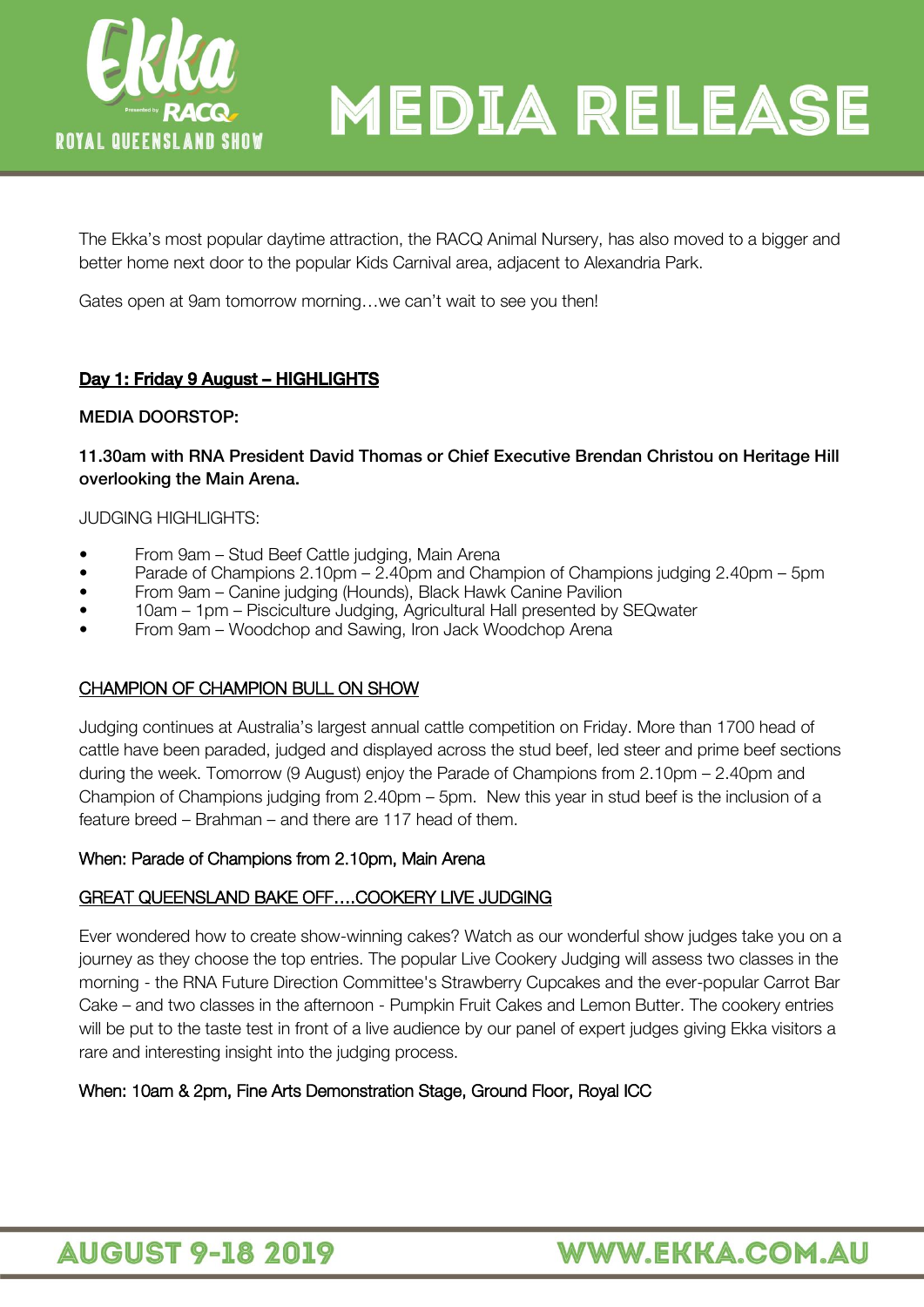

#### SIGN-UP TO A MASTER CLASS TO BECOME A MASTERCHEF

For the first time in Ekka history, the Ekka Cooking School presented by Spotlight will combine a demonstration stage with exclusive cooking masterclasses taught by Brisbane's leading chefs in the Woolworths Fresh Food Pavilion. There will be 50 masterclasses across the 10 days of show for those looking to expand their cooking skills and knowledge through hands-on learning. The classes run for 45 minutes and there will be a minimal cost of \$10, with each participant receiving a free Spotlight cooking apron and voucher. On Friday enjoy learning how to make Lemon and Lavender Panna Cotta with edible flower gravel and a chocolate 'soil' with Farmer Sarah from Basilea, or sign-up to many more Masterclasses during the day.

#### When: Daily from 10am, Woolworths Fresh Food Pavilion

#### DOG LOVERS REJOICE

You'd be barking mad to miss the Hound judging at Ekka. The Canine Competition is one of the largest and most popular events at Ekka, attracting on average 2,300 entries. With judges flying in from around the world and everyone's favourite breeds on display, the event is sure to be a crowd winner. Hound breeds including the Afghan Hound, Irish Wolfhound, Beagle, Dachshund, Bloodhound and Foxhound will be judged tomorrow.

#### When: From 9am, Black Hawk Canine Pavilion

## <u>AUCTION ERS GO HEAD-TO-HEAD-TO-HEAD-TO-HEAD-TO-HEAD-TO-HEAD-TO-HEAD-TO-HEAD-TO-HEAD-TO-HEAD-TO-HEAD IN STATE FINAL</u>

Following a series of hotly contested heats, Queensland's young auctioneers will descend on Ekka to compete for the coveted title of 2019 Queensland State Champion. The event will see the fast talkers compete in a display of commitment and excellence to the auctioneering profession. The Prime Beef Auction will take place following the judging of the Young Auctioneers – a popular event among cattle lovers.

#### When: 9am – 11am, Young Auctioneers Qld State Final; 11am – 3pm, Prime Beef Auction, Expo Place

## Ekka Essentials:

- Royal Queensland Show (Ekka) August 9 18, 2019
- Brisbane Showgrounds, 600 Gregory Terrace, Bowen Hills, Queensland
- Gates open at 9am
- Tickets are available online at [www.ekka.com.au](http://www.ekka.com.au/)

#### **FDITORS PLEASE NOTE:** EDITORS PLEASE NOTE:

The 2019 Ekka Media Kit is available to download. It is the most comprehensive information guide to the show – to download please visit [www.ekka.com.au/media/media-kit/](http://www.ekka.com.au/media/media-kit)



## **WWW.EKKA.COM.AU**